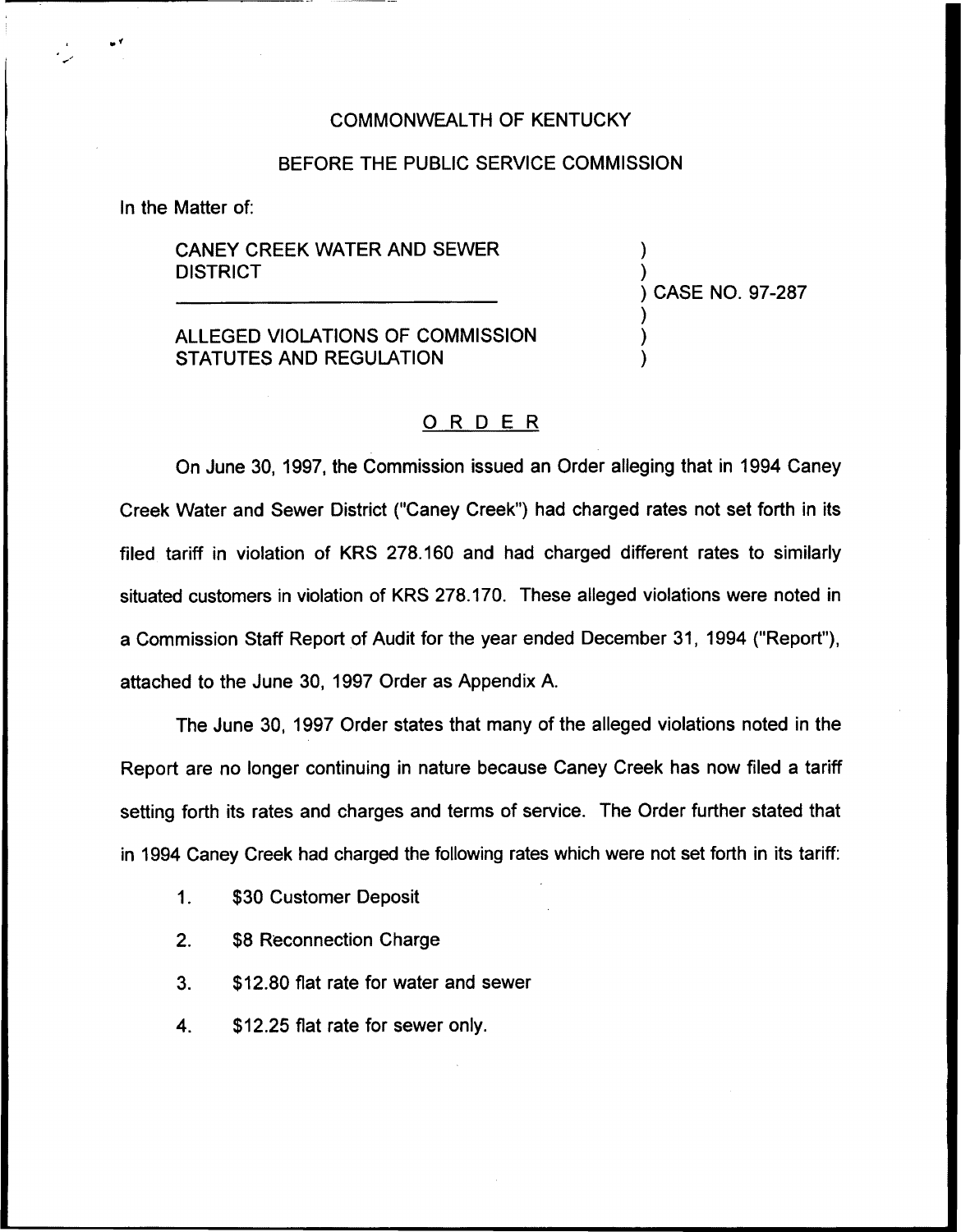Upon receipt of the June 30, 1997 Order, Caney Creek requested an informal conference with the Commission Staff which was held on July 28, 1997. Subsequent to the informal conference, Caney Creek and Commission Staff entered into a Stipulation of Facts and Agreement ("Stipulation") which was filed in the record on December 1, 1997. The Stipulation, attached hereto as Appendix A and incorporated herein by reference, sets forth the relevant facts and provides that Caney Creek has filed revised tariffs refiecting: all approved rates; its contract rates which have not been approved but will be subject to investigation in its next rate proceeding; a deposit policy; and a reconnection charge. Caney Creek has also notified its sewer only customers of the currently authorized rate for that service and started charging that rate effective December 1, 1997. In addition, Caney Creek has agreed to a \$200 penalty which will be held in abeyance, to be due and payable only in the event that customers are charged non-tariffed rates during calendar year 1998.

In determining whether the results of the stipulation are in the public interest and are reasonable, the Commission has taken into consideration the comprehensive nature of the stipulation and Caney Creek's willingness to cooperate to achieve a speedy resolution of this proceeding. Based on the evidence of record, and being otherwise sufficiently advised, the Commission hereby finds that the Stipulation is in accordance with the law and does not violate any regulatory principle. The Stipulation is the product of arms-length negotiations among capable, knowledgeable parties, is in the public interest, and results in a reasonable resolution of all issues in this case.

 $-2-$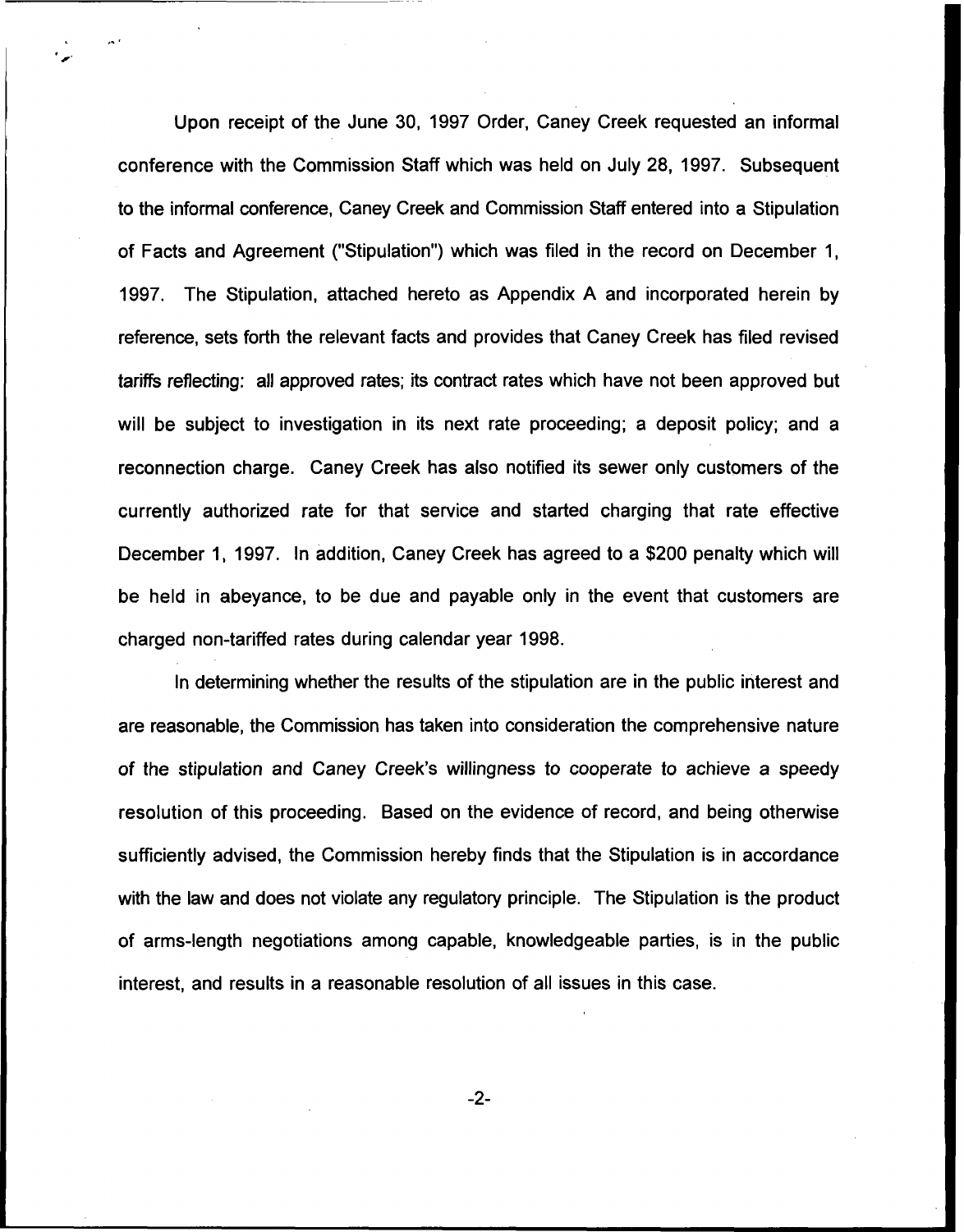IT IS THEREFORE ORDERED that:

1. The Stipulation is adopted and approved in its entirety as a complete resolution of all issues in this case.

2. Caney Creek is assessed a penalty of \$200 which shall be held in abeyance, to be due and payable only in the event that Caney Creek is found to have violated KRS 278.160 by charging rates not set forth in its tariffs during calendar year 1998.

Done at Frankfort, Kentucky, this 13th day of January, 1998.

# PUBLIC SERVICE COMMISSION

S Q. Helfon

Vice Chairman

Commissioner

ATTEST:

 $C$   $R$ Executive Director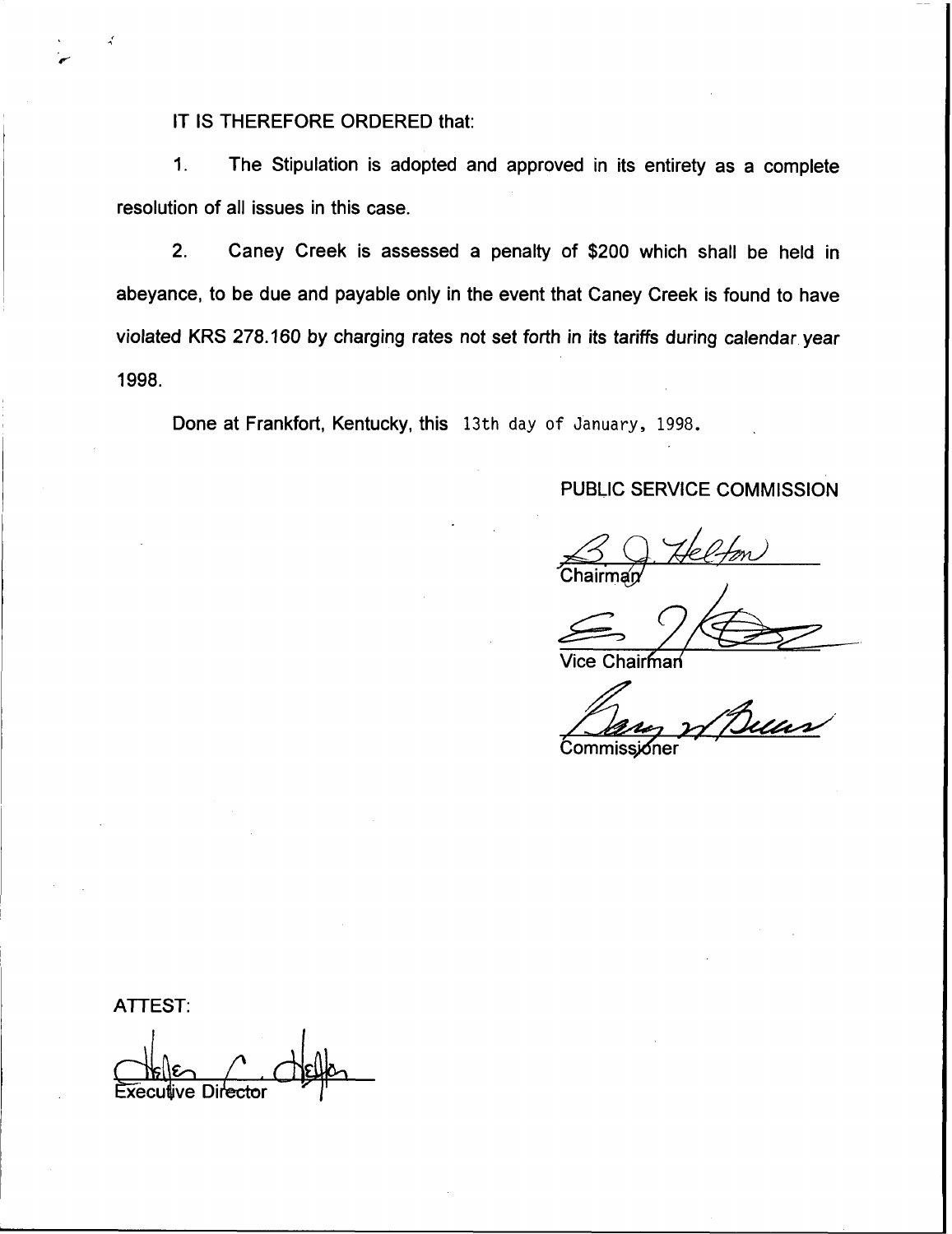#### APPENDIX A

AN APPENDIX TO AN ORDER OF THE KENTUCKY PUBLIC SERIVCE COMMISSION IN CASE NO. 97-287 DATED JANUARY 13, 1998

## COMMONWEALTH OF KENTUCKY

## BEFORE THE PUBLIC SERVICE COMMISSION

In the Matter of:

CANEY CREEK WATER AND SEWER **DISTRICT** 

) CASE NO. 97-287

) )

) ) )

ALLEGED VIOLATIONS OF COMMISSION STATUTES AND REGULATION

### STIPULATION OF FACTS AND AGREEMENT

Caney Creek Water and Sewer District ("Caney Creek") has at least since 1994 charged the following rates which until 1997 were not set forth in a filed tariff:

1. \$30 Deposit Charge

2. \$8 Reconnection Charge

3. \$12.80 fIat rate for three contract water and sewer'customers

4. \$10.25 flat rate for sewer only customers.

Caney Creek has provided the following additional information regarding the above referenced charges:

The deposit charge had been calculated in accordance with the Commission's deposit regulation and all deposits were either refunded or credited to the customer one year after collection.

The reconnection charge was imposed 11 times in 1996 and 12 times in 1995. Most of the customers subjected to the reconnection charge were transient students at the local college.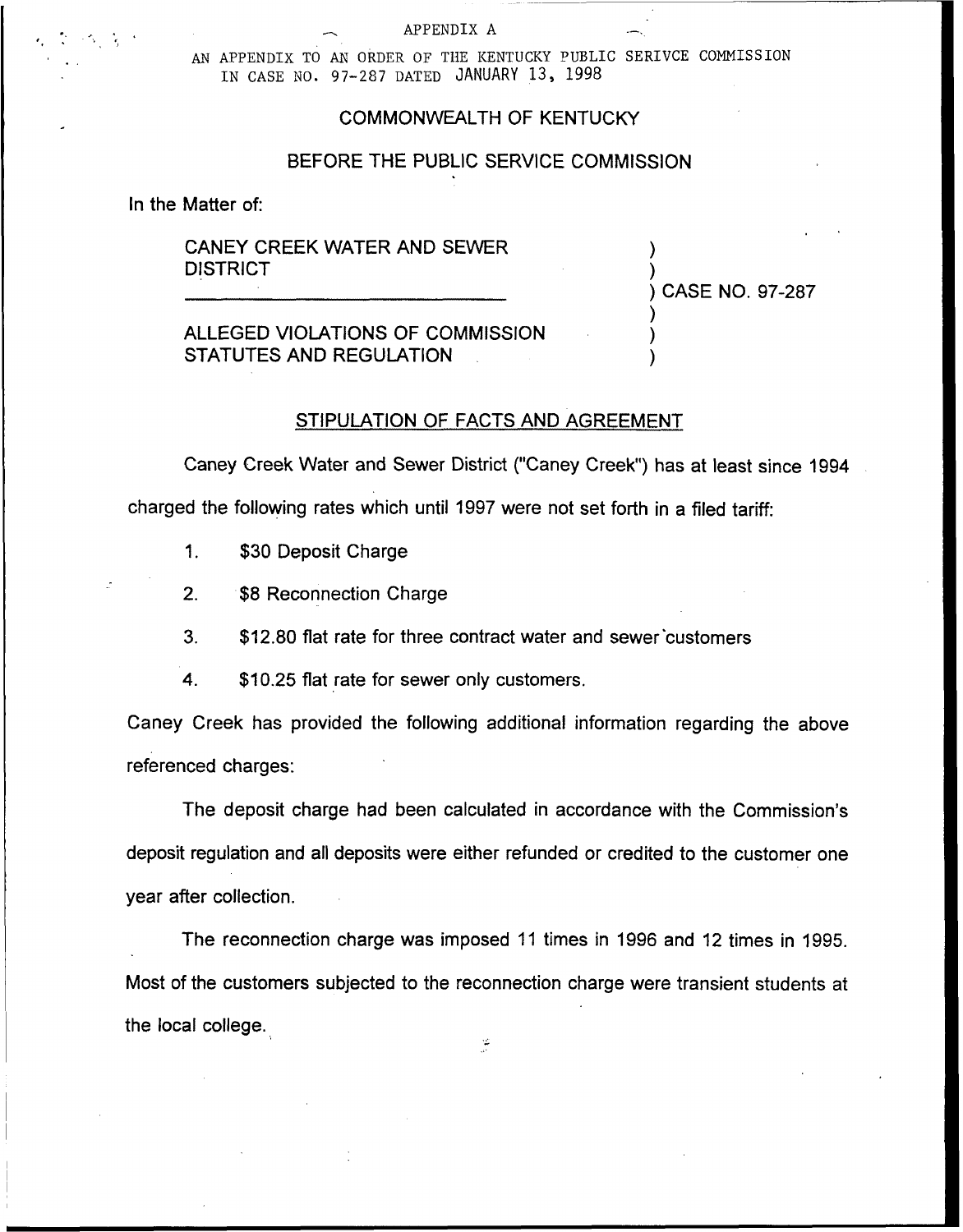In 1986 Caney Creek entered contracts to provide water and sewer service at a flat rate of \$12.80 per month to three individuals who claimed that their wells had been rendered unusable by Caney Creek's withdrawals from a new, nearby well. The contracts were never filed with or approved by the Commission. Copies of two of the contracts were provided by Caney Creek at the July 28, 1997 informal conference in this case and were attached to the August 20, 1997 conference memo. The rate set forth in these contracts is subject to regulation by the Commission and its reasonableness should be investigated in Caney Creek's next rate case under KRS 278.190. In the interim, Caney Creek should continue to serve these three customers at the contract rate.

 $\Delta \sim 10^{-11}$ 

The \$10,25 flat rate for sewer only customers was established by Commission Order dated October 6, 1986 in Case No. 9611, The Application of Caney Creek Water District for a Rate Adjustment Pursuant to the Alternative Rate Filing Procedure for Small Utilities. However, upon Caney Creek's request for rehearing, that rate was increased to \$12.65 by Order dated January 23, 198?.

In an effort to achieve a fair and expeditious resolution of the issues set forth in the June 30, 1997 Order, Caney Creek and Staff agree to the following:

 $1.$ Caney Creek shall file, no later than December 1, 1997, a revised tariff setting forth a \$12.65 flat rate. for sewer only customers and a \$12.80 flat rate for three water and sewer customers served under special contracts. The names of these contract customers should also be included in the tariff with a notation that the rate will be subject to investigation in Caney Creek's next rate case under KRS 278.190;

 $-2-$